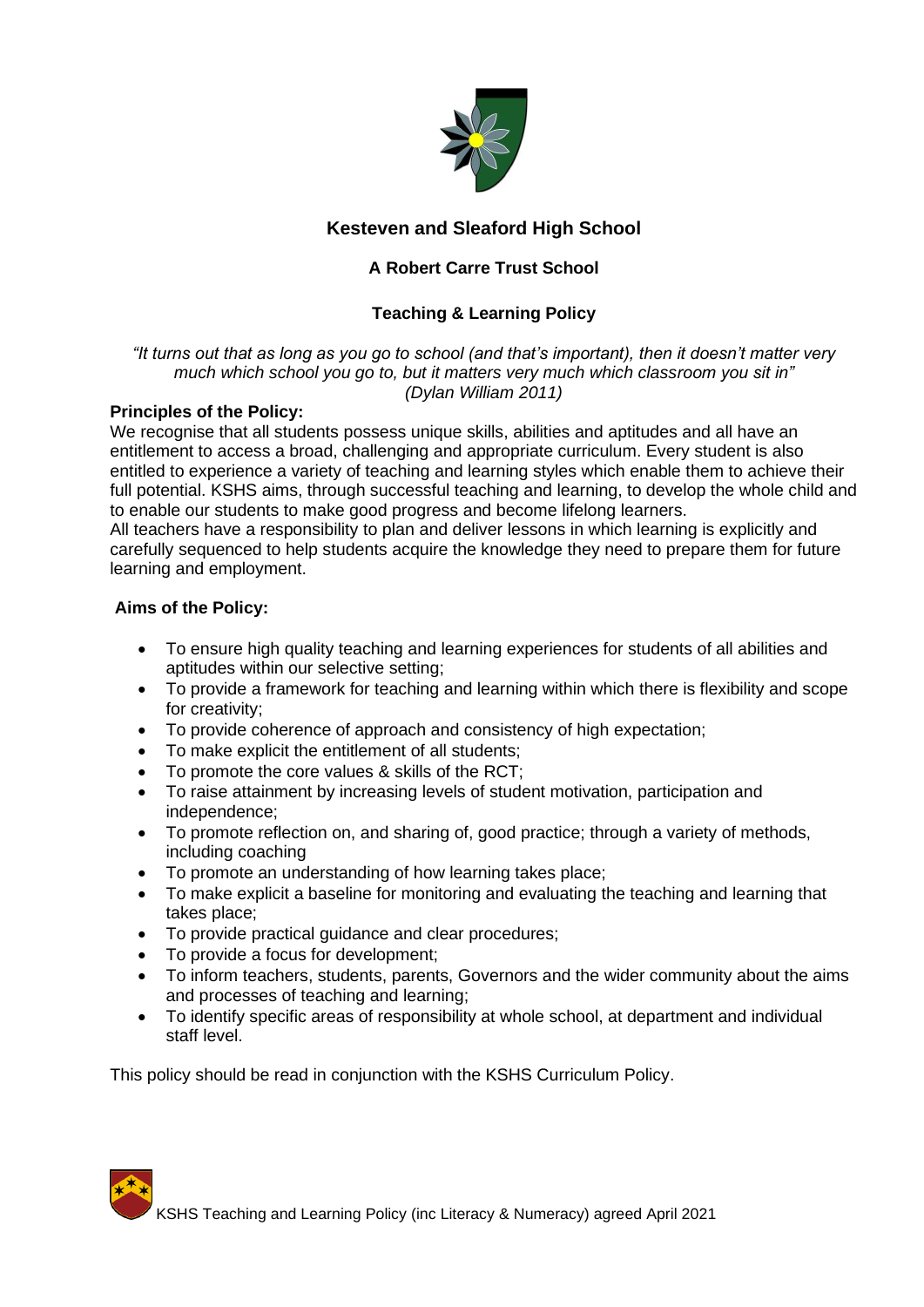# **Roles and Responsibilities:**

# **Governors**

• To ensure the effective and rigorous implementation and monitoring of the policy.

# **Leadership Team:**

- To provide appropriate support, training and resources for Departments, subject areas and individual staff;
- To monitor and evaluate the delivery and impact of the policy;
- To modify and update the policy in the light of ongoing developments and the changing needs of the school and its priorities;
- To ensure the Post-Covid Recovery Plan is reviewed regularly, reflects the needs of our students and is implemented to enable rapid recovery.

# **Subject Leaders:**

- To be responsible for the co-ordination of planning of schemes of learning, taking into consideration the aims and objectives of the policy as well as well researched thinking around curriculum intent, implementation and impact;
- To monitor and evaluate consistent delivery of the policy at Department and subject level;
- To provide appropriate support to team members by providing training, advice and guidance.
- Support staff to take risks in new teaching methods and use respected research on meta cognition and knowledge acquisition to plan effective learning;
- Contribute to the whole school Post-Covid Recovery Plan ensuring gaps in learning are identified and addressed.

# **Teaching staff:**

- To ensure that their own teaching meets the national Teachers Standards; ensuring teaching and learning is consistently good or better and aiming for outstanding
- To implement this policy by planning and delivering high quality learning experiences;
- To have a growth mind set, be willing to take risks and encourage the same in our students
- To actively reflect on their practice using a range of effective strategies including productive talk, group work, questioning, low stakes testing, problem solving, resource selection;
- To work collaboratively with colleagues to share best practice and improve teaching;
- To work with subject leaders to identify those students at risk from lost learning over the Covid period and contribute to the support of these students;
- To actively engage in supporting all students using a variety of techniques ranging from inclass tailored resources to supporting and implementing the whole school 'Back on Track' and 'Summer Support' programmes.

## **All staff:**

To be aware of the principles of the policy and how they can contribute to it.

# **Students:**

- To work positively within lessons to enable staff to implement the policy effectively;
- To engage with learning experiences outside the classroom by ensuring completion of the learning tasks set as homework.

## **Those with parental responsibility:**

• To support the policy of the School, in line with the Home-School Agreement, by providing support for students at home, allowing them to continue to develop their learning effectively.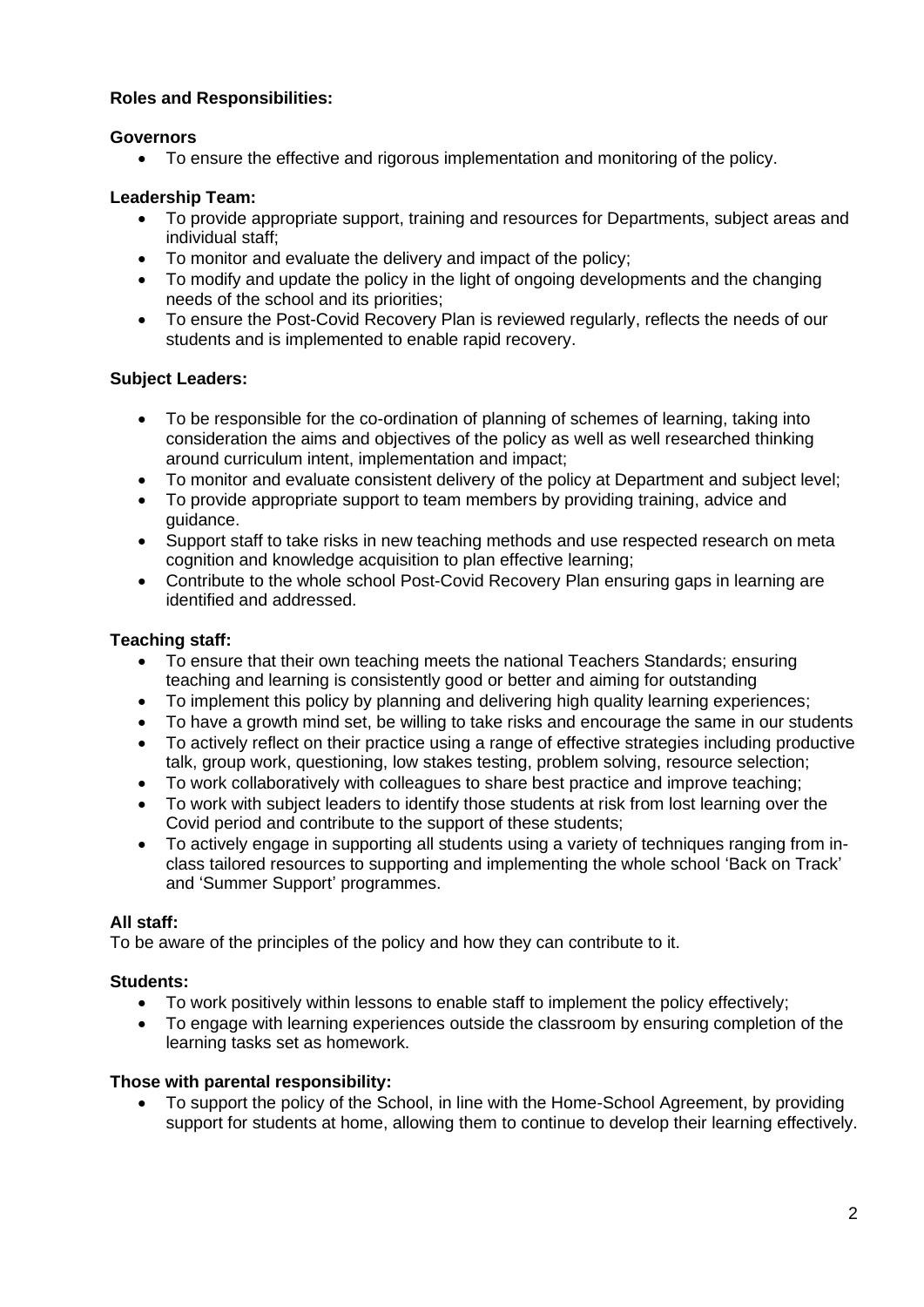# **Definition of Teaching:**

The purpose of teaching is to promote learning and to raise standards of achievement. Teaching includes the whole range of activities that a teacher employs to promote learning and progress. This includes:

- Use of expert subject knowledge and good numeracy, literacy and IT skills
- Planning of sequences of lessons to ensure all learners are challenged and acquire knowledge in a way that it can be recalled and applied later on;
- Having consistently high expectations of all students;
- Implementing purposeful well planned learning activities;
- Sharing lesson objectives;
- Making students aware of the success criteria they are working towards.
- Using differentiation effectively to ensure that the needs of all learners are met so that they make good progress relative to their starting points;
- Ensuring a prompt, focused and purposeful start to the lesson;
- Ensuring the pace of the lesson allows all students to make progress;
- Setting challenging and purposeful independent learning tasks:
- Marking, providing feedback (oral and written), formative and summative assessment and reporting;
- Teaching reading, writing, communication and mathematics;
- Establishing a positive climate for learning in lessons to encourage interest and engagement;
- Ensuring high standards of Behaviour for Learning;
- Providing intervention when underachievement is evident.

# **Definition of Learning:**

Learning is the process by which an individual makes sense of new experience. Learning takes place when the individual constructs their own knowledge and understanding of a subject, skill or values. Learning often takes place through personal interaction; therefore, we believe that it is important to promote activities that allow the learner to work with others to solve problems, to explore concepts and to develop language as a means of learning and a tool for thinking.

We believe learning will most effectively take place when:

- The learning environment is secure, stable and stimulating;
- Relationships between teachers and students/children are positive and respectful;
- Students' self-esteem is high;
- Students understand the purpose of the learning and see relevance to their own experience;
- Students understand the ways in which learning takes place;
- The learning builds on prior knowledge and understanding;
- Success criteria are explicit and models are provided;
- The learning is active and collaborative:
- Student questioning, reflection, and discussion are encouraged to extend & guide discovery;
- Independent learning and thinking are facilitated and encouraged;
- There are opportunities for creativity and utilising different learning styles;
- Students can self-assess, know what they need to do to improve and are able to set appropriate targets;
- Students have opportunities to transfer skills, knowledge and understanding to other contexts.

## **Definition of Progress:**

*To make progress in learning is to move forward towards a learning objective or an agreed target.*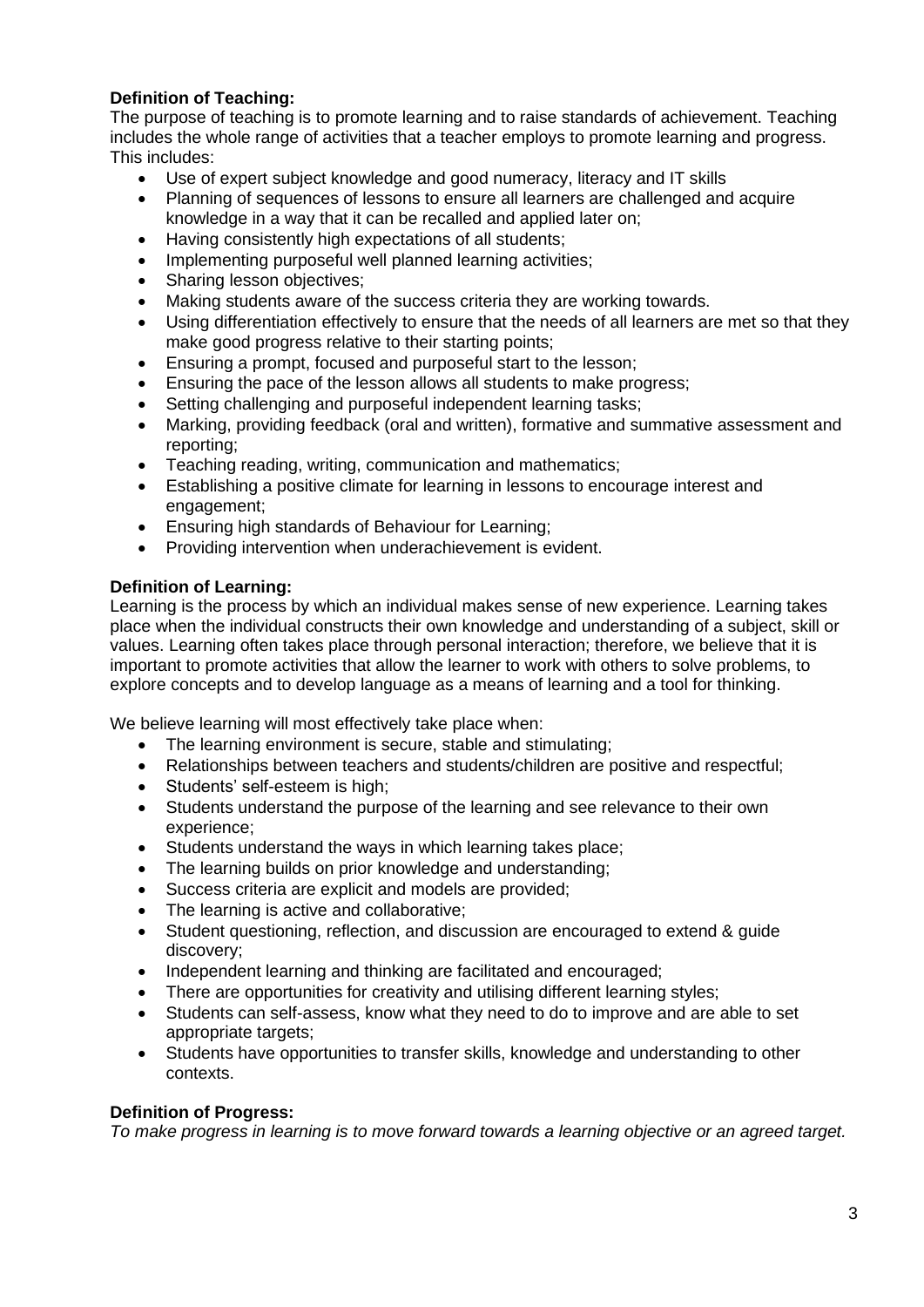All students are expected to make clear progress in their learning over time as follows:

- Performance data collated throughout the year shows that students are making good progress towards their agreed targets; in line with their starting points.
- The quality of work produced by students shows that they are acquiring knowledge quickly, developing their understanding and skills and this is consolidated in line with expectations for their age group and national averages;
- Students develop and apply skills in reading, writing, communication and mathematics so that they are well prepared for the next stage in their education, training or employment;
- Students can transfer their learning and apply this knowledge, skills and experience across other curriculum areas.

# **Continuing Professional Development (CPD):**

Teachers have a responsibility to reflect on their practice, enhance and update their professional knowledge and skills. This is to ensure that consistently high standards of teaching and learning are maintained and national Teacher Standards are met. The RCT CPD programme will provide opportunities for staff to participate in a variety of activities in order to support the individual professional needs of staff and build whole school capacity. These CPD activities include strategies such as Coaching for self – reflection and sharing best practice, participation in learning communities, Teaching and learning workshops, presentations by current staff and outside trainers, peer observation, professional discussions and mentoring, online study and reading group participation.

## **Monitoring and Review:**

Middle Leaders, Senior Leaders, Directors of Learning and Heads of Department will ensure that they monitor and review the quality of teaching and learning on a regular basis and in a number of ways.

- Book scrutinies (whole school and departmental);
- Pupil Progress Meetings (departmental);
- Work trawls; including the half termly Assessment, Marking & Feedback reviews; (whole school and departmental)
- Deep Dives (departmental)
- Lesson Observations Learning walks & lesson visits (whole school and departmental);
- Questionnaires with staff/students/parents;
- Examination reviews and progress checks (whole school and departmental);
- Reviews conducted alongside external agencies;
- Student Voice activities

The outcomes of monitoring and reviews will be shared with staff in an open and professional manner. Where standards of teaching and/or learning fall below expectations, appropriate support will be given and further monitoring will take place as appropriate. If concerns continue, further action will be taken in line with the Teacher Appraisal and Capability Policy.

## **Reviewed by GW/JS**

**Agreed by the KSHS SLT April 2021**

**Review date: May 2022 (annually)**

## **Appendices:**

1 Literacy Policy

2. Numeracy Policy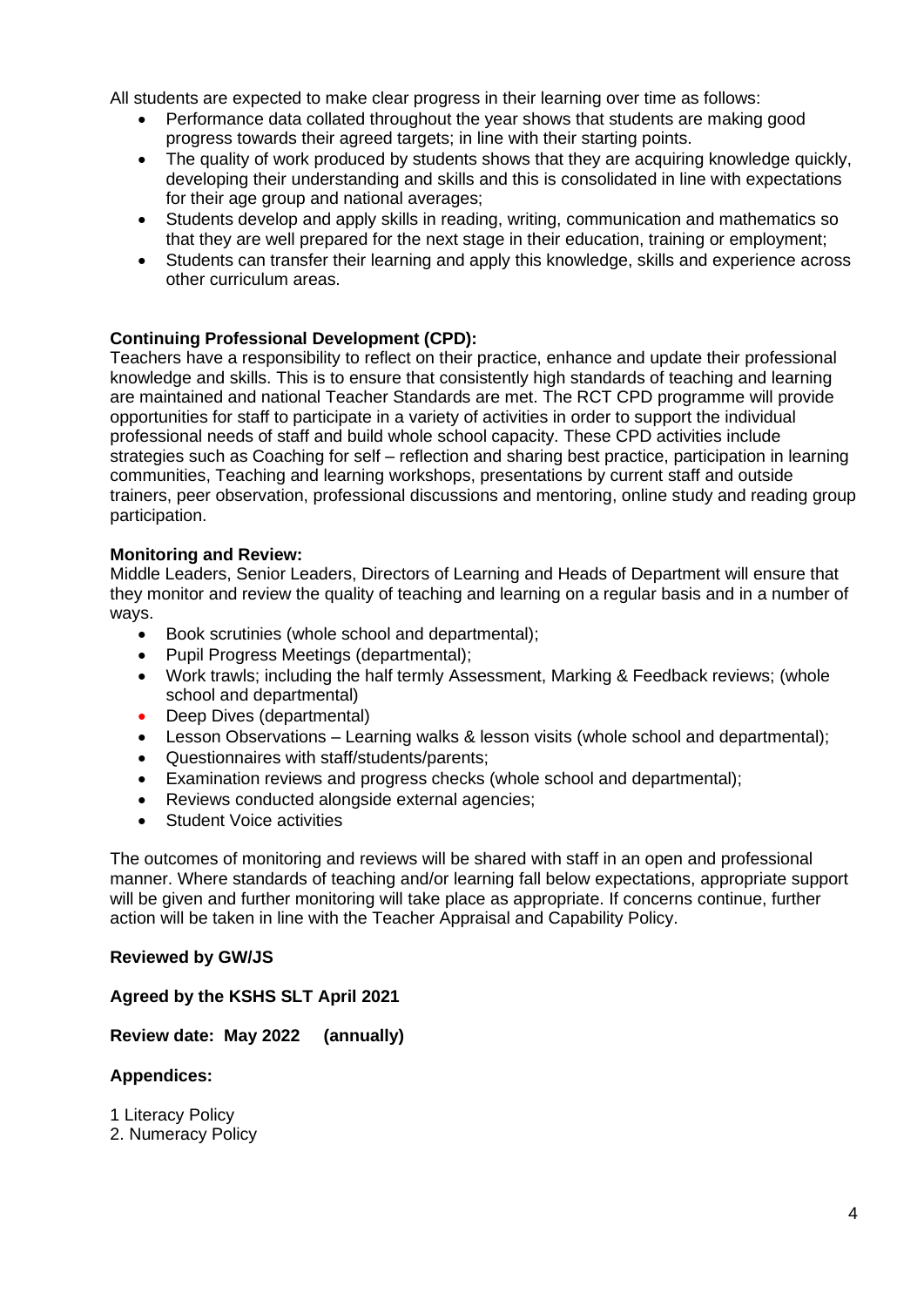## **Literacy Policy**

#### **Aims**

At KSHS we recognise the importance of language for effective learning. We believe that the life chances of young people can be increased by ensuring they can use language powerfully, and can communicate effectively.

Our aim is to raise the profile of language for learning in our school, taking advantage of opportunities to develop learners' communication skills in all subject areas.

We aim to develop a common language to talk about language for learning, which is used in all classrooms.

#### **Communication**

Skilled communicators have high-level reading, writing and speaking & listening skills. We believe there are many opportunities - across subjects - for developing these skills.

#### **1. Reading**

There are five main kinds of reading, which students of all abilities need to develop to succeed. We aim to create a common language about reading - by using these terms in our classrooms.

#### i Decoding

While our students arrive in Year 7 proficient at decoding, the strategies they use to decode new words and more challenging texts are still developing. Decoding at speed (speed reading) is an important skill for academic work, which students in all years need to develop.

ii Skimming and Scanning Learners in all years need to develop the ability to skim and scan texts at speed, for a variety of different purposes.

#### iii Retrieving Information

In the digital age, retrieving the most useful information from a variety of electronic and paper-based resources is important for becoming a discerning reader.

#### iv Reading Between the Lines Inferring and deducing are important skills for making meaning from texts in a wide variety of contexts.

v Analysis

The ability to look closely at a text, make evaluations, and synthesise information from a variety of sources, is the highest level reading skill, and is integral to academic success across a range of subjects.

## **2. Writing**

There are three main elements of writing, which students of all abilities need to develop to succeed. We aim to support learners as they develop as writers – by being explicit about the audience, purpose, and generic conventions of the texts they are required to compose in our subject areas. Where appropriate, teachers in different subject areas aim to support students in widening their vocabulary and improving their spelling.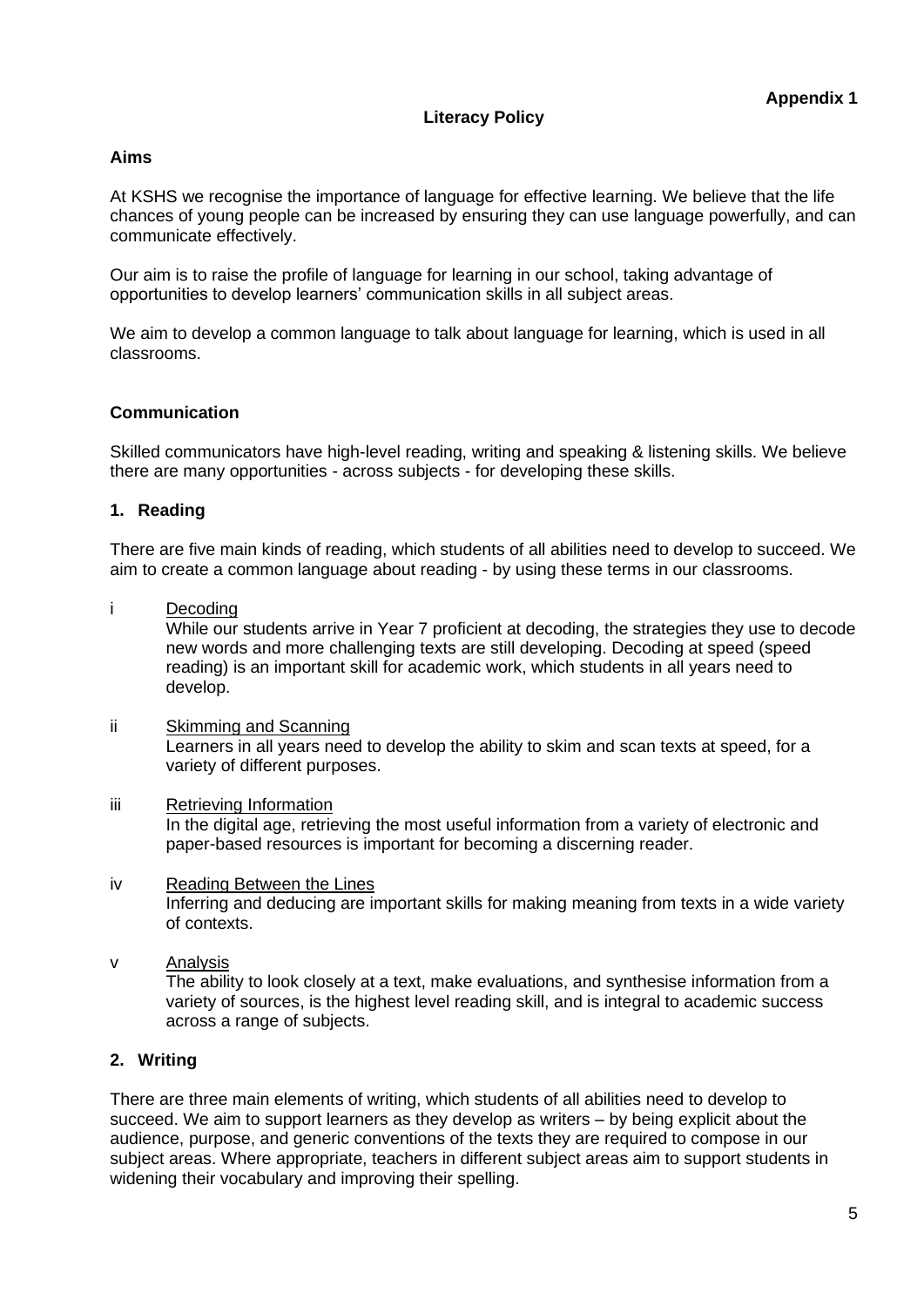## i Audience and Purpose

The quality of students' writing can be significantly improved by ensuring they have a heightened awareness of the audience and purpose of the pieces they are required to compose.

## ii Generic Conventions

Successful writers are fully aware of the generic conventions of the texts they compose: the appropriate style, tone, structure, discourse markers, and vocabulary for a particular genre or type of writing.

## iii Vocabulary and Spelling

Giving emphasis to subject-specific vocabulary, and correcting key spellings (where it is appropriate to do so) across subjects, will enable students to become more proficient users of the language they need for learning.

# **3. Literacy Marking Policy**

Teachers will make use of the literacy marking key when marking student work and ensure they identify and support students in their written work by using the following key signage:

- ✔ Correct
- ✔✔ Excellent
- S Spelling
- P Punctuation
- Missed word needs inserting
- / New line
- // New paragraph
- ? Sense or meaning not clear
- RTQ Read the Question
- U Missing or wrong units

# **4. Speaking And Listening**

We believe there is considerable scope for developing speaking and listening skills in all subject areas, especially in practical subjects.

We aim to support the development of effective communication skills and to give learners a voice in our lessons by providing opportunities for students to debate and discuss ideas; take part in group work; be involved in role play; deliver presentations; ask and answer higher-order questions; articulate their progress and performance verbally; and lead activities themselves.

## **Intervention**

Via pupil progress meetings, we seek to identify students with low literacy levels, or additional needs – such as Dyslexia – and develop context-appropriate strategies for meeting their needs.

## **Roles and Responsibilities**

## Classroom Teachers

The English and Drama Department have a key role to play in ensuring learners are effective readers, writers, and speakers, and for leading the way in the school in terms of provision for literacy. All classroom teachers, however, are responsible for ensuring students develop the language skills they need for learning in their subject areas.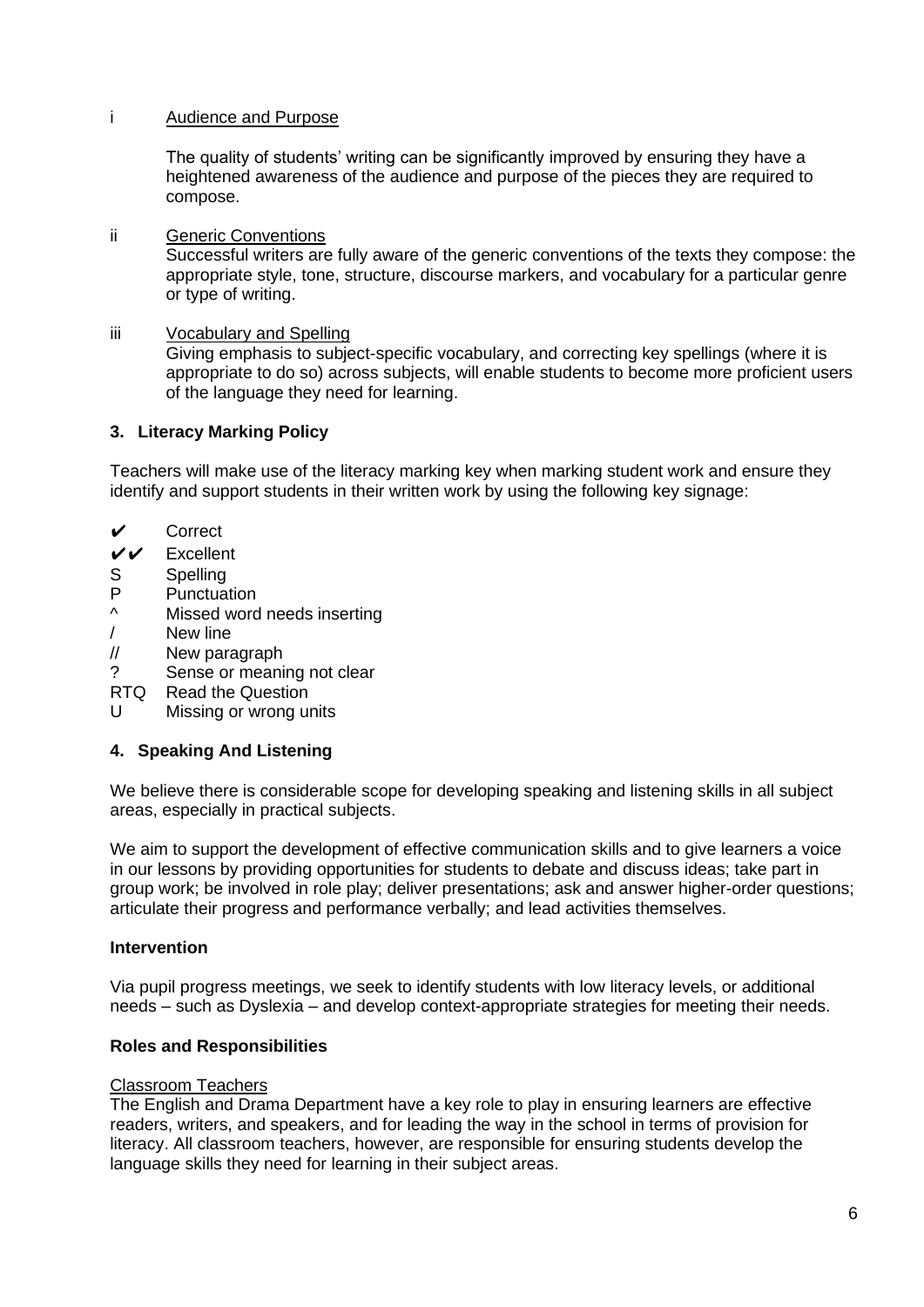Where it is appropriate to do so, teachers are responsible for being explicit about the kind of reading required for particular tasks; being explicit about the generic conventions of the writing they would like students to compose; developing students' use of subject-specific vocabulary; and correcting key spellings errors. Teachers, in all subject areas, are also responsible for incorporating the kind of talk into their lessons that will enable learners to develop as speakers and listeners.

Furthermore, teachers have a responsibility to identify and refer students who are experiencing difficulties with Literacy in their lessons to the special educational needs team, via the school referral form.

#### Subject Leaders

Subject leaders are responsible for ensuring the appropriate sections of the literacy policy are implemented in their subject areas; and for monitoring and evaluating the effectiveness of the strategies used by members of their team to support the development of students' language and communication skills.

#### Pastoral Leaders

Pastoral leaders are responsible for promoting the development of language and communication skills, and wider reading, in tutor time. Pastoral leaders are also responsible for liaising with the special educational needs team, and classroom teachers, to find solutions to the Literacy problems faced by learners.

#### Special Needs Team

Members of the special educational needs team are responsible for liaising with classroom teachers regarding strategies that may help remove the barriers to learning which come with additional needs or low literacy levels. They are also responsible for maintaining a register of all referrals made to them by classroom teachers who are concerned about the literacy needs of particular students.

## The School Leadership Team

The School Leadership Team is responsible for setting the aims of the whole school literacy strategy and, via the evidence collected as part of the school's quality assurance procedures, monitoring and evaluating the effectiveness of the support offered to students across the curriculum.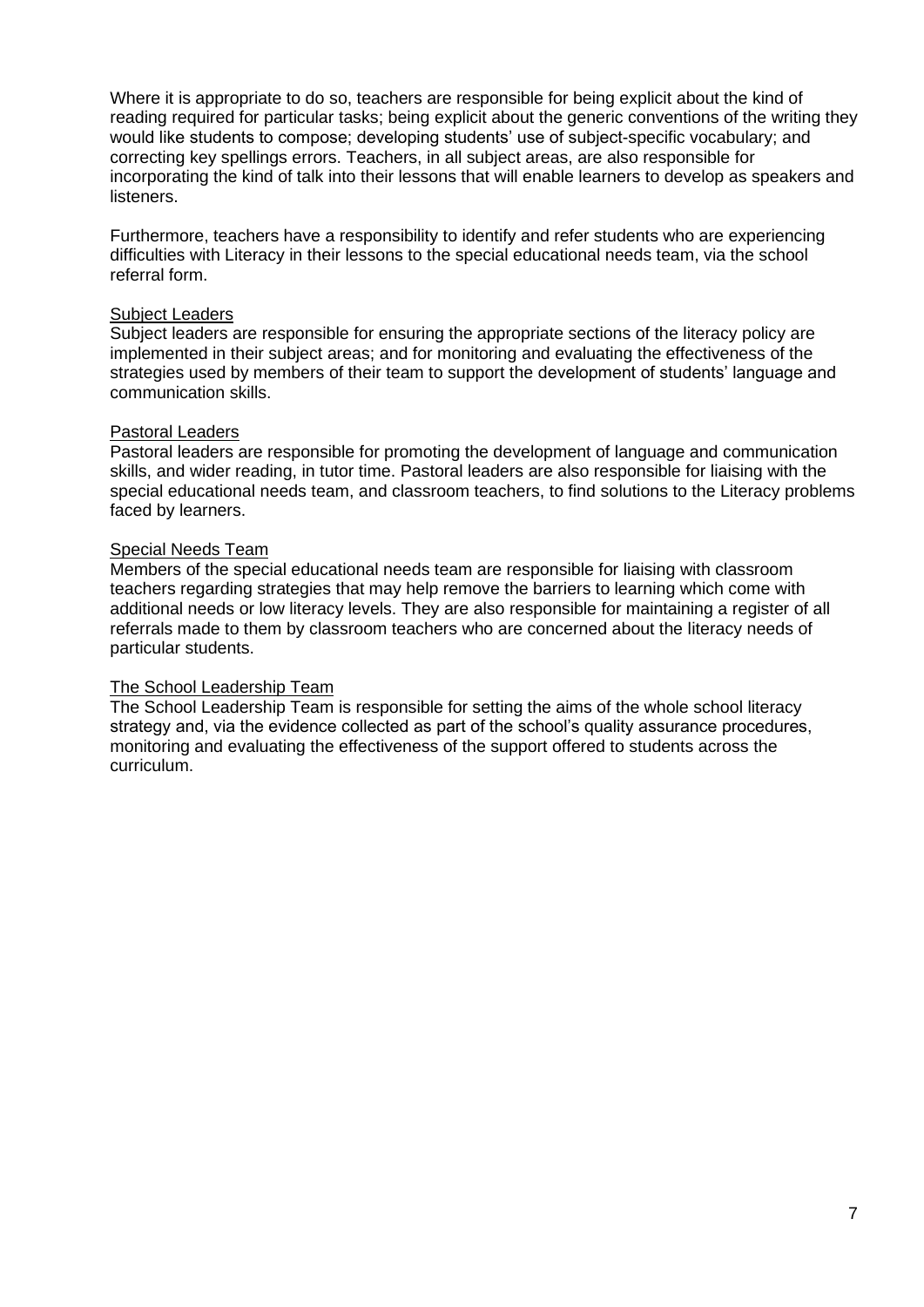## **Numeracy Policy**

## **Aims**

We are committed to raising the standards of numeracy of all our students, recognising that highlevel numeracy and mathematical skills are integral to the curriculum as a whole, and important to learners faced with the demands of further and higher education, employment and adult life.

We aim to enable students to transfer their mathematical knowledge, skills and understanding across subjects.

We aim to build on the strategies employed by primary colleagues to deliver the mathematics curriculum, and encourage collaboration between subjects in our school to achieve consistency in our methods of teaching.

#### **Core Mathematical Skills**

Our cross-curricular work is focused on the following core elements:

- Averages;
- Data handling;
- Tables;
- Graphs and charts;
- Units of measure;
- Formulae,
- Financial Awareness

#### **Implementation**

#### Mathematical Vocabulary

In order to develop a common language with which to talk about numeracy, teachers – in Mathematics and across the curriculum – employ a variety of strategies to teach key mathematical vocabulary, such as: word walls; explaining how mathematical words, such as 'add', 'sum' and 'plus', are related in meaning; and inviting discussion about how words have different meanings in Mathematics to everyday life, such as the case is with 'volume' 'and 'product'.

#### Use of calculators

We provide opportunities  $-$  across the curriculum  $-$  for students to improve in terms of mental maths and calculator skills. The position we take on the use of calculators is that the classroom teacher is best placed to judge when and how calculators are used by students in their classroom.

#### **Intervention**

We seek to identify students with low numeracy levels, or additional needs which affect their ability to successfully develop mathematical skills, and develop context-appropriate strategies (in the Mathematics Department and across the curriculum) for meeting their needs.

#### **Roles and Responsibilities**

#### Classroom Teachers

The Mathematics Department is responsible for the delivery of the Mathematics National Curriculum, and ensuring the continuity of progression from Key Stage 2. The department also delivers financial awareness sessions to students within the Maths schemes of work Teachers of Mathematics also have a key role to play in leading the way in the school in terms of provision for